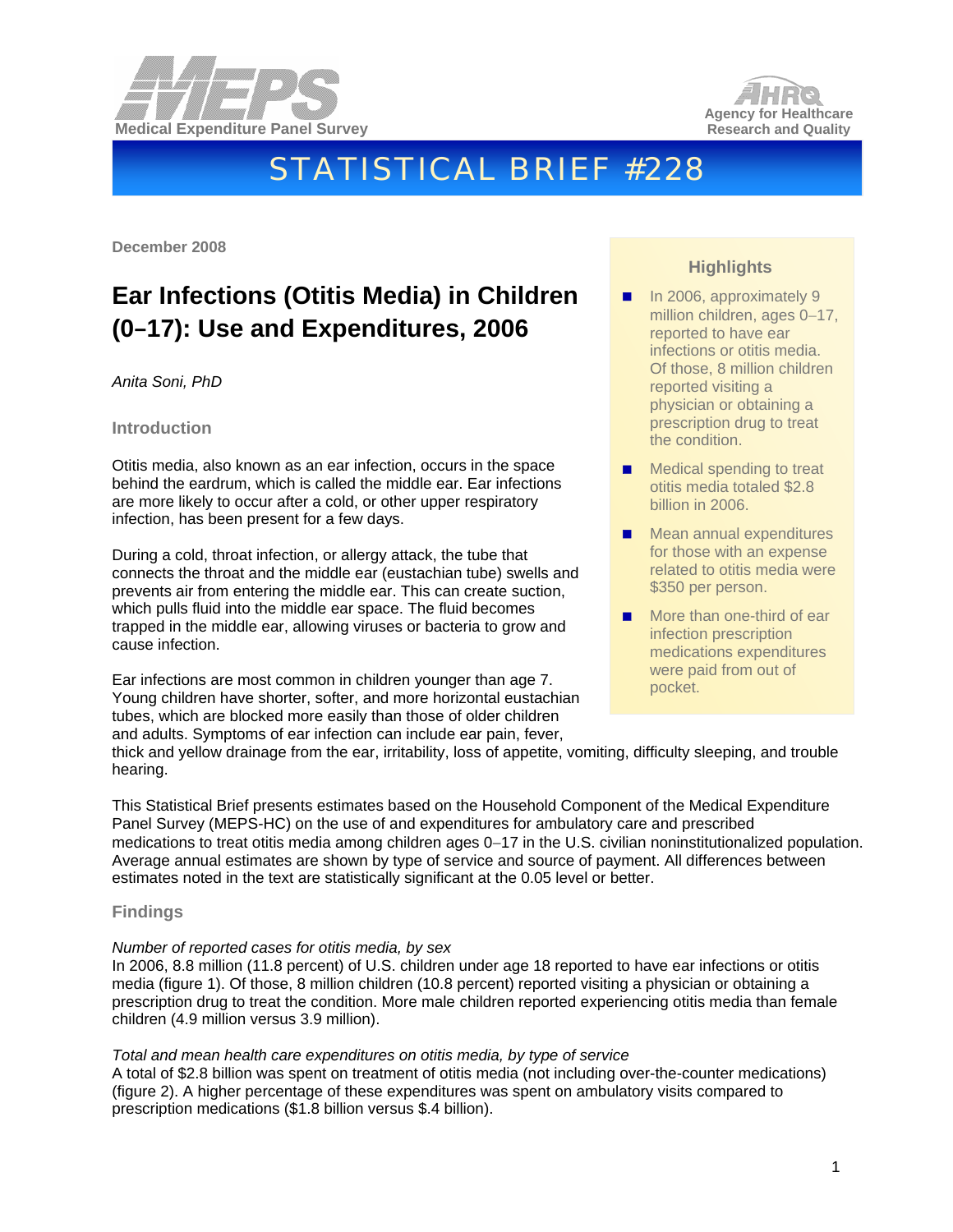Average expenditures for those with an otitis media related expense were \$350 in 2006. The mean per child expenditure on ambulatory visits was \$264 compared with \$57 for prescription medications (figure 3).

#### *Distribution of average annual health care expenditures for otitis media, by source of payment and type of service*

Most of the expenditures on otitis media in 2006 were paid by private insurance, 42 percent, followed by Medicaid/SCHIP paying 25 percent. Private insurance paid for more than half (51 percent) of ambulatory visit expenditures, and Medicaid/SCHIP paid one-fifth (21 percent). For prescription medications, 44 percent was paid for by private insurance compared to less than one-fifth (18.5 percent) by Medicaid/SCHIP (figure 4). More than one-third (35.2 percent) of expenses for prescribed medications were paid out of pocket.

#### **Data Source**

The estimates shown in this Statistical Brief are based on data from the MEPS 2006 Full Year Consolidated File (HC-105), Medical Condition File (HC-104), Office-Based Medical Provider Visit File (HC-102G), Outpatient Department Visits File (HC-102F), Hospital In-Patient Stays File (HC-102D), Home Health File (HC-102H), Emergency Room Visit File (HC-102E), and Prescribed Medicine File (HC-102A).

#### **Definitions**

#### *Otitis media*

This brief analyzes individuals, ages 0−17 with otitis media reported as a condition bothering the person, as well as otitis media reported in connection with reported health care utilization or reported disability days. The conditions reported by respondents were recorded by interviewers as verbatim text, which was then coded by professional coders to fully specified ICD-9-CM codes. Conditions with ICD-9 codes of 381 and 382 were classified as otitis media.

#### *Expenditures*

Expenditures in MEPS are defined as payments from all sources for hospital inpatient care, ambulatory care provided in offices and hospital outpatient departments, care provided in emergency departments, as well as prescribed medicine purchases reported by respondents in the MEPS-HC. Sources include direct payments from individuals, private insurance, Medicare, Medicaid/State Children's Health Insurance Program (SCHIP), Workers' Compensation, and miscellaneous other sources.

These expenditures do not include 'over-the-counter' medications used for treatment of otitis media.

#### **About MEPS**

MEPS-HC is a nationally representative longitudinal survey that collects detailed information on health care utilization and expenditures, health insurance, and health status, as well as a wide variety of social, demographic, and economic characteristics for the civilian noninstitutionalized population. It is cosponsored by the Agency for Healthcare Research and Quality and the National Center for Health Statistics.

For more information about MEPS, call the MEPS information coordinator at AHRQ (301-427-1656) or visit the MEPS Web site at [http://www.meps.ahrq.gov/.](http://www.meps.ahrq.gov/)

#### **References**

For a detailed description of the MEPS-HC survey design, sample design, and methods used to minimize sources of nonsampling errors, see the following publications:

Cohen, J. *Design and Methods of the Medical Expenditure Panel Survey Household Component*. MEPS Methodology Report No. 1. AHCPR Pub. No. 97-0026. Rockville, MD: Agency for Health Care Policy and Research, 1997. [http://www.meps.ahrq.gov/mepsweb/data\\_files/publications/mr1/mr1.shtml](http://www.meps.ahrq.gov/mepsweb/data_files/publications/mr1/mr1.shtml)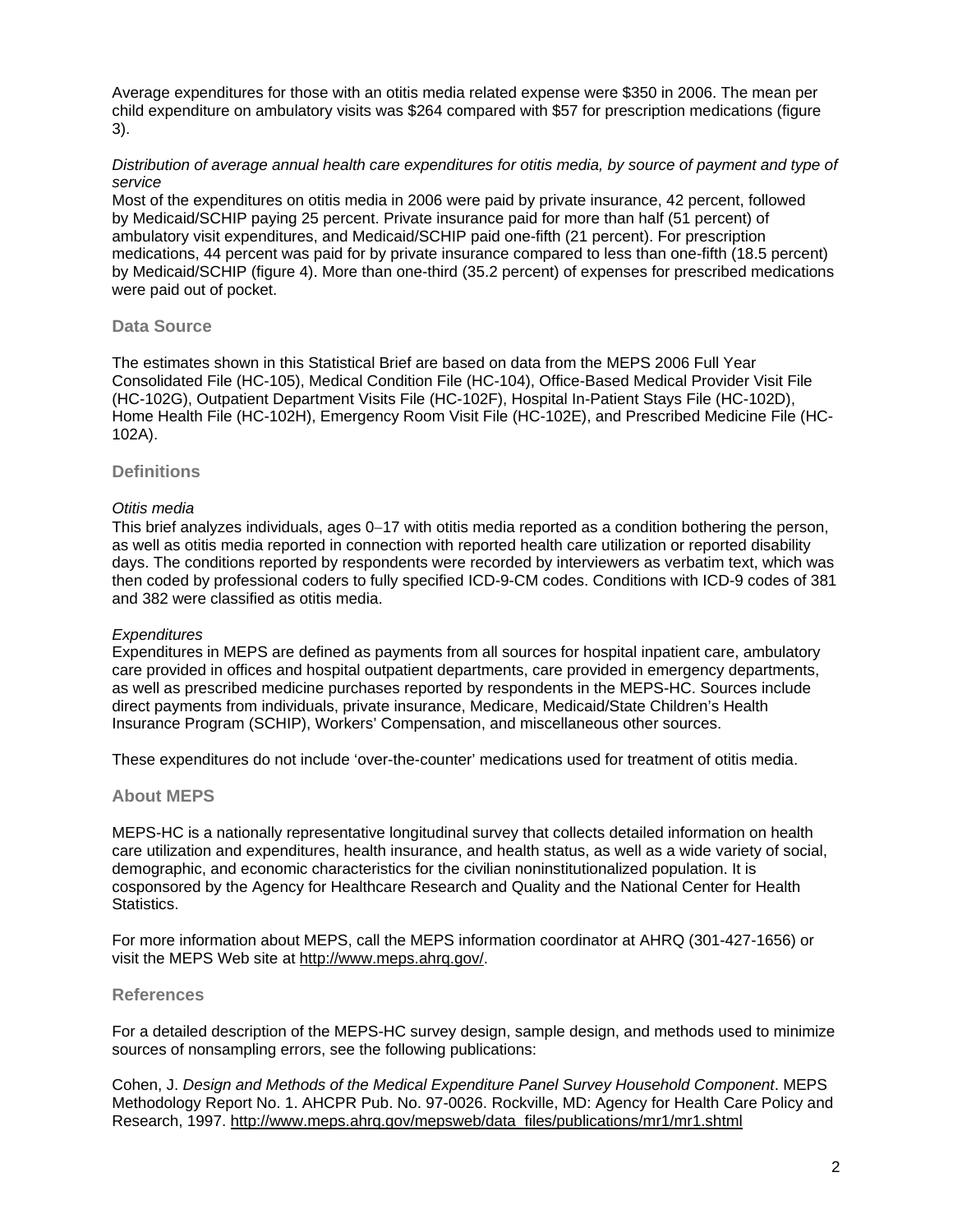Cohen, S. *Sample Design of the 1996 Medical Expenditure Panel Survey Household Component*. MEPS Methodology Report No. 2. AHCPR Pub. No. 97-0027. Rockville, MD: Agency for Health Care Policy and Research, 1997. [http://www.meps.ahrq.gov/mepsweb/data\\_files/publications/mr2/mr2.shtml](http://www.meps.ahrq.gov/mepsweb/data_files/publications/mr2/mr2.shtml)

Cohen, S. Design Strategies and Innovations in the Medical Expenditure Panel Survey. *Medical Care*, July 2003: 41(7) Supplement: III-5–III-12.

For more information about otitis media, see the following publications:

Otitis Media: National Institute on Deafness and other Communication Disorders. Available at: <http://www.nidcd.nih.gov/health/hearing/otitism.asp>

What is middle ear infection? ehealthmd.com/library/middleear/MEI\_whatis.html

Ear infections: webmd.com/cold-and-flu/ear-infection/ear-infections-topic-overview

What is ear infection? kidshealth.org/kid/ill\_injure/sick/ear\_infection.html

**Suggested Citation** 

Soni, A. *Ear Infections (Otitis Media) in Children (0*−*17): Use and Expenditures, 2006*. Statistical Brief #228. December 2008. Agency for Healthcare Research and Quality, Rockville, MD, [http://www.meps.ahrq.gov/](http://www.meps.ahrq.gov/mepsweb/data_files/publications/st228/stat228.pdf)mepsweb/data\_files/publications/st228/stat228.pdf

\* \* \*

AHRQ welcomes questions and comments from readers of this publication who are interested in obtaining more information about access, cost, use, financing, and quality of health care in the United States. We also invite you to tell us how you are using this Statistical Brief and other MEPS data and tools and to share suggestions on how MEPS products might be enhanced to further meet your needs. Please e-mail us at [mepspd@ahrq.gov](mailto:mepspd@ahrq.gov) or send a letter to the address below:

Steven B. Cohen, PhD, Director Center for Financing, Access, and Cost Trends Agency for Healthcare Research and Quality 540 Gaither Road Rockville, MD 20850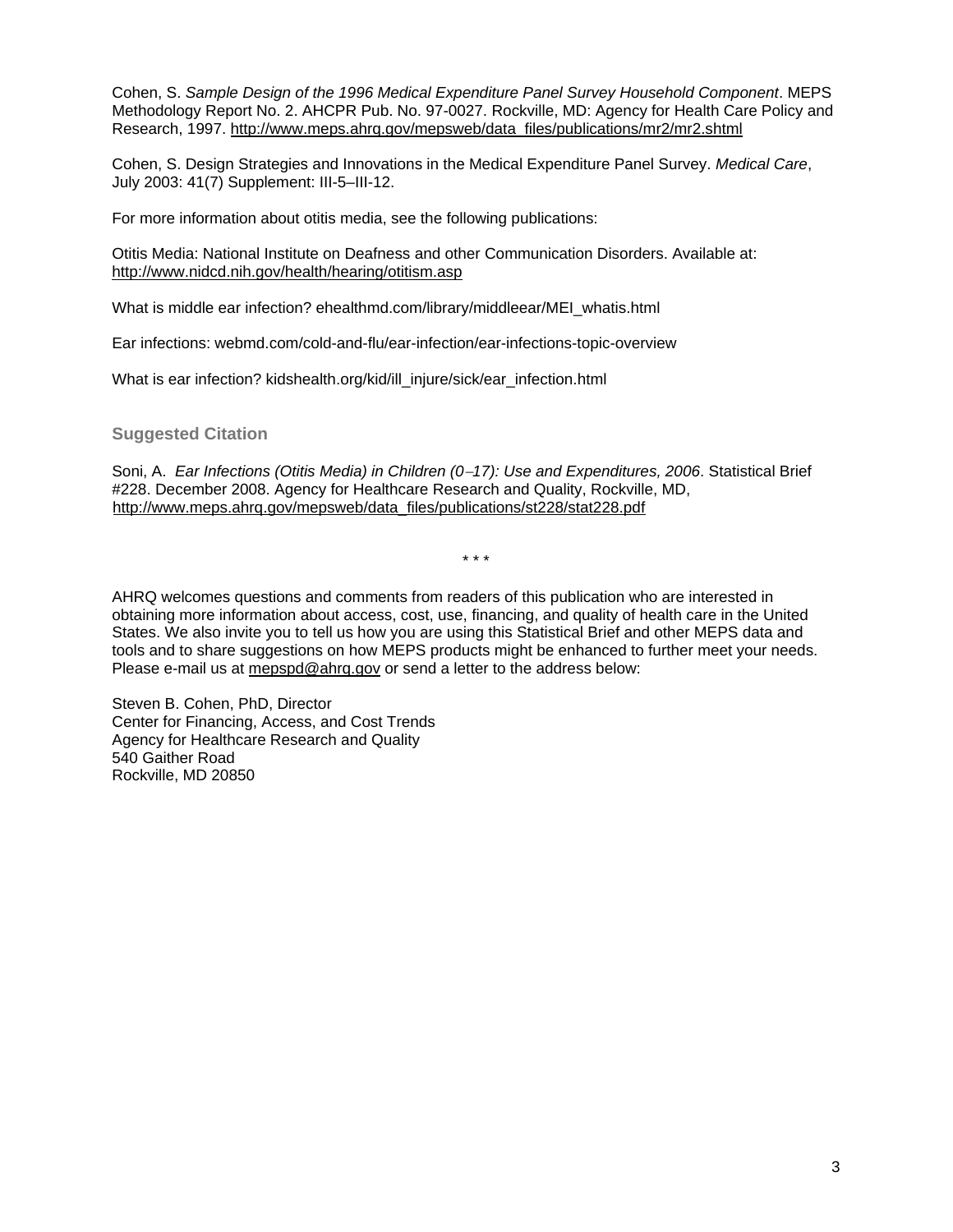